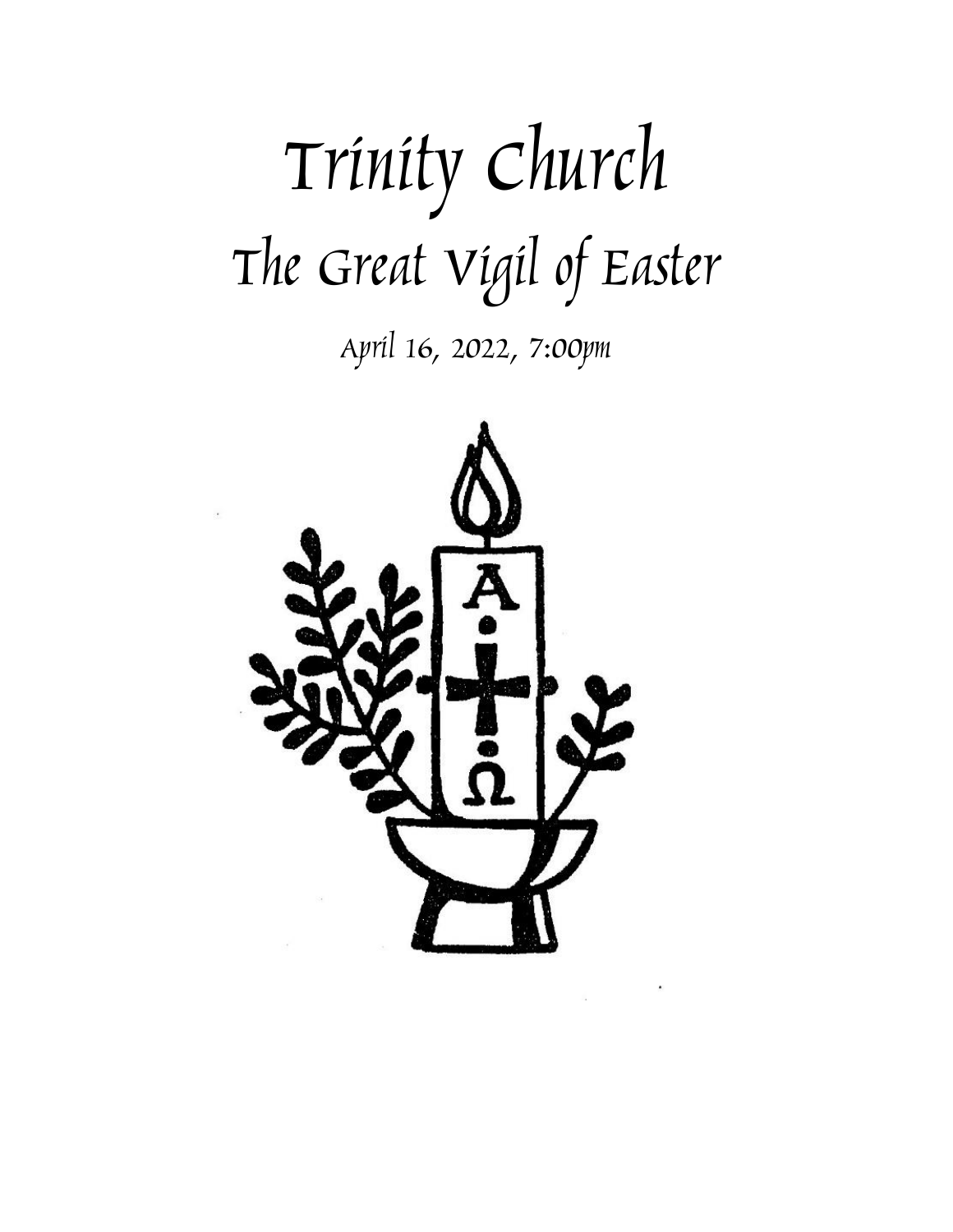## The Great Vigil of Easter

## The Lighting of the Paschal Candle

| Dear friends in Christ: On this most holy night, in which our Lord Jesus passed over from death                                                                                                                                                                                                                                                                                                                                                                                                                                                                                                                                                                                                                                                                                                                                                                                                                                                                                                                                                                                                                                                                                                                                                                                                                                                                                                                                                                                                                                                                  |
|------------------------------------------------------------------------------------------------------------------------------------------------------------------------------------------------------------------------------------------------------------------------------------------------------------------------------------------------------------------------------------------------------------------------------------------------------------------------------------------------------------------------------------------------------------------------------------------------------------------------------------------------------------------------------------------------------------------------------------------------------------------------------------------------------------------------------------------------------------------------------------------------------------------------------------------------------------------------------------------------------------------------------------------------------------------------------------------------------------------------------------------------------------------------------------------------------------------------------------------------------------------------------------------------------------------------------------------------------------------------------------------------------------------------------------------------------------------------------------------------------------------------------------------------------------------|
| to life, the Church invites her members, dispersed throughout the world, to gather in vigil and<br>prayer. For this is the Passover of the Lord, in which, by hearing his Word and celebrating his<br>Sacraments, we share in his victory over death.<br>Let us pray.<br>O God, through your Son you have bestowed upon your people the brightness of your light:<br>Sanctify this new fire, and grant that in this Paschal feast we may so burn with heavenly desires,<br>that with pure minds we may attain to the festival of everlasting light; through Jesus Christ our<br>Lord. Amen.                                                                                                                                                                                                                                                                                                                                                                                                                                                                                                                                                                                                                                                                                                                                                                                                                                                                                                                                                                      |
| The Paschal Candle is then lighted from the newly kindled fire, and the celebrant, bearing the Candle, leads the<br>procession, pausing three times and saying:<br>The Light of Christ<br>Thanks be to God                                                                                                                                                                                                                                                                                                                                                                                                                                                                                                                                                                                                                                                                                                                                                                                                                                                                                                                                                                                                                                                                                                                                                                                                                                                                                                                                                       |
| (Wendy Grace, cantor)                                                                                                                                                                                                                                                                                                                                                                                                                                                                                                                                                                                                                                                                                                                                                                                                                                                                                                                                                                                                                                                                                                                                                                                                                                                                                                                                                                                                                                                                                                                                            |
| Rejoice now, heavenly hosts and choirs of angels, and let your trumpets shout Salvation for the<br>victory of our mighty King.                                                                                                                                                                                                                                                                                                                                                                                                                                                                                                                                                                                                                                                                                                                                                                                                                                                                                                                                                                                                                                                                                                                                                                                                                                                                                                                                                                                                                                   |
| Rejoice and sing now, all the round earth, bright with a glorious splendor, for darkness has<br>been vanquished by our eternal King.                                                                                                                                                                                                                                                                                                                                                                                                                                                                                                                                                                                                                                                                                                                                                                                                                                                                                                                                                                                                                                                                                                                                                                                                                                                                                                                                                                                                                             |
| Rejoice and be glad now, Mother Church, and let your holy courts, in radiant light, resound<br>with the praises of your people.                                                                                                                                                                                                                                                                                                                                                                                                                                                                                                                                                                                                                                                                                                                                                                                                                                                                                                                                                                                                                                                                                                                                                                                                                                                                                                                                                                                                                                  |
| All you who stand near this marvelous and holy flame, pray with me to God the Almighty for<br>the grace to sing the worthy praise of this great light; through Jesus Christ his Son our Lord,<br>who lives and reigns with him, in the unity of the Holy Spirit, one God, for ever and ever.<br>Amen.                                                                                                                                                                                                                                                                                                                                                                                                                                                                                                                                                                                                                                                                                                                                                                                                                                                                                                                                                                                                                                                                                                                                                                                                                                                            |
| The Lord be with you.                                                                                                                                                                                                                                                                                                                                                                                                                                                                                                                                                                                                                                                                                                                                                                                                                                                                                                                                                                                                                                                                                                                                                                                                                                                                                                                                                                                                                                                                                                                                            |
| And also with you.                                                                                                                                                                                                                                                                                                                                                                                                                                                                                                                                                                                                                                                                                                                                                                                                                                                                                                                                                                                                                                                                                                                                                                                                                                                                                                                                                                                                                                                                                                                                               |
| Let us give thanks to the Lord our God.<br>It is right to give him thanks and praise.                                                                                                                                                                                                                                                                                                                                                                                                                                                                                                                                                                                                                                                                                                                                                                                                                                                                                                                                                                                                                                                                                                                                                                                                                                                                                                                                                                                                                                                                            |
| It is truly right and good, always and everywhere, with our whole heart and mind and voice,<br>to praise you, the invisible, almighty, and eternal God, and your only-begotten Son, Jesus<br>Christ our Lord; for he is the true Paschal Lamb, who at the feast of the Passover paid for us the<br>debt of Adam's sin, and by his blood delivered your faithful people.<br>This is the night, when you brought our fathers, the children of Israel, out of bondage in Egypt,<br>and led them through the Red Sea on dry land. This is the night, when all who believe in Christ<br>are delivered from the gloom of sin, and are restored to grace and holiness of life. This is the<br>night, when Christ broke the bonds of death and hell, and rose victorious from the grave.<br>How wonderful and beyond our knowing, O God, is your mercy and loving-kindness to us,<br>that to redeem a slave, you gave a Son. How holy is this night, when wickedness is put to<br>flight, and sin is washed away. It restores innocence to the fallen, and joy to those who mourn.<br>It casts out pride and hatred, and brings peace and concord. How blessed is this night, when<br>earth and heaven are joined and man is reconciled to God.<br>Holy Father, accept our evening sacrifice, the offering of this candle in your honor. May it<br>shine continually to drive away all darkness. May Christ, the Morning Star who knows no<br>setting, find it ever burning-he who gives his light to all creation, and who lives and reigns for<br>ever and ever. Amen. |
|                                                                                                                                                                                                                                                                                                                                                                                                                                                                                                                                                                                                                                                                                                                                                                                                                                                                                                                                                                                                                                                                                                                                                                                                                                                                                                                                                                                                                                                                                                                                                                  |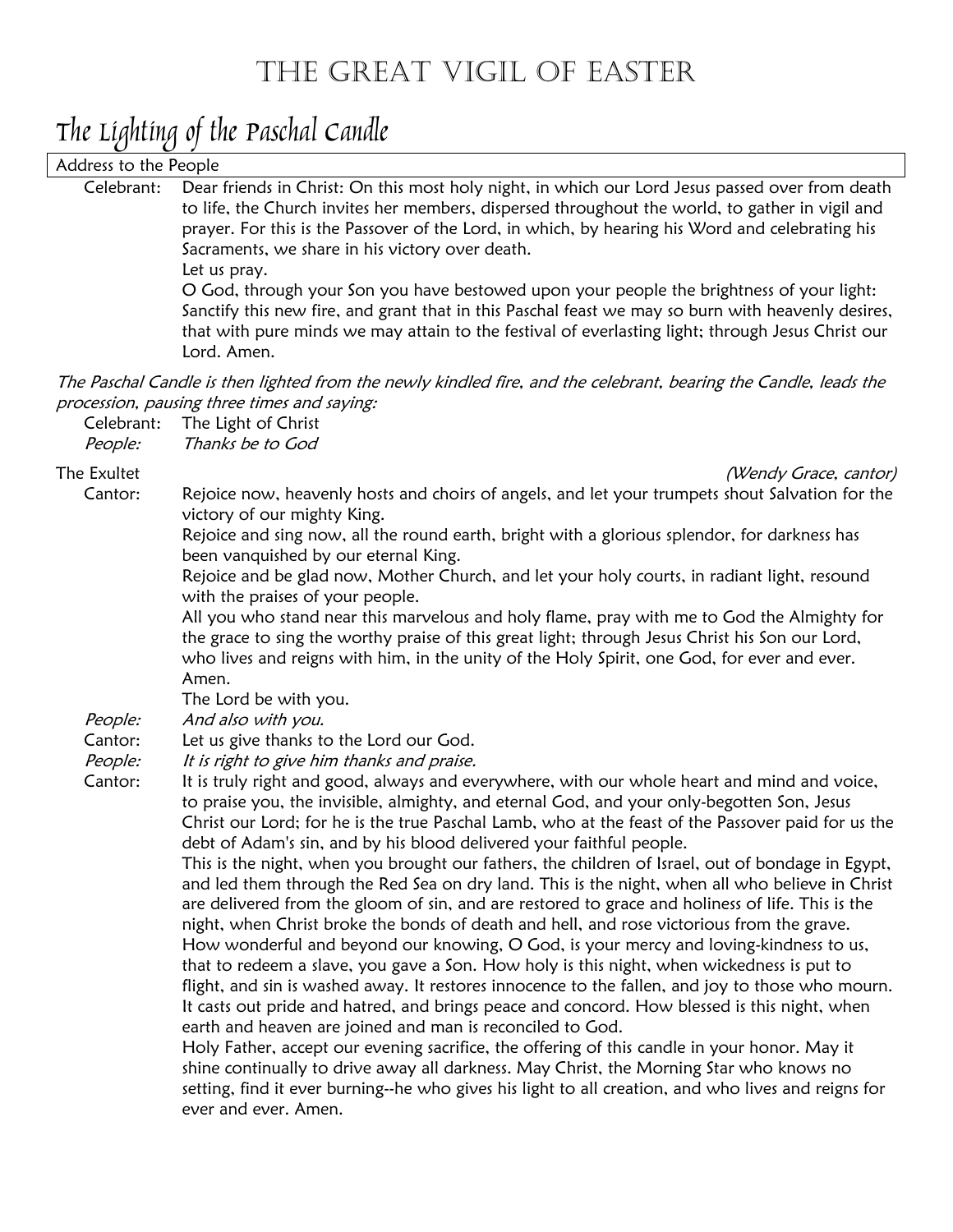## Introduction of the Scripture Readings

Celebrant: Let us hear the record of God's saving deeds in history, how he saved his people in ages past; and let us pray that our God will bring each of us to the fullness of redemption.

| The Record    |                                                                                                                                                                                                           |
|---------------|-----------------------------------------------------------------------------------------------------------------------------------------------------------------------------------------------------------|
| First Lesson: | (The Creation)<br>Genesis 1:1-2:4a                                                                                                                                                                        |
| Reader:       | A reading from the book of Genesis.                                                                                                                                                                       |
|               | In the beginning when God created the heavens and the earth, the earth was a formless void and                                                                                                            |
|               | darkness covered the face of the deep, while a wind from God swept over the face of the waters.<br>Then God said, "Let there be light"; and there was light. And God saw that the light was good;         |
|               | and God separated the light from the darkness. God called the light Day, and the darkness he                                                                                                              |
|               | called Night. And there was evening and there was morning, the first day. And God said, "Let                                                                                                              |
|               | there be a dome in the midst of the waters, and let it separate the waters from the waters." So                                                                                                           |
|               | God made the dome and separated the waters that were under the dome from the waters that                                                                                                                  |
|               | were above the dome. And it was so. God called the dome Sky. And there was evening and                                                                                                                    |
|               | there was morning, the second day. And God said, "Let the waters under the sky be gathered                                                                                                                |
|               | together into one place, and let the dry land appear." And it was so. God called the dry land                                                                                                             |
|               | Earth, and the waters that were gathered together he called Seas. And God saw that it was good.<br>Then God said, "Let the earth put forth vegetation: plants yielding seed, and fruit trees of every     |
|               | kind on earth that bear fruit with the seed in it." And it was so. The earth brought forth                                                                                                                |
|               | vegetation: plants yielding seed of every kind, and trees of every kind bearing fruit with the seed                                                                                                       |
|               | in it. And God saw that it was good. And there was evening and there was morning, the third                                                                                                               |
|               | day. And God said, "Let there be lights in the dome of the sky to separate the day from the night;                                                                                                        |
|               | and let them be for signs and for seasons and for days and years, and let them be lights in the                                                                                                           |
|               | dome of the sky to give light upon the earth." And it was so. God made the two great lights--the                                                                                                          |
|               | greater light to rule the day and the lesser light to rule the night--and the stars. God set them in<br>the dome of the sky to give light upon the earth, to rule over the day and over the night, and to |
|               | separate the light from the darkness. And God saw that it was good. And there was evening and                                                                                                             |
|               | there was morning, the fourth day. And God said, "Let the waters bring forth swarms of living                                                                                                             |
|               | creatures, and let birds fly above the earth across the dome of the sky." So God created the great                                                                                                        |
|               | sea monsters and every living creature that moves, of every kind, with which the waters swarm,                                                                                                            |
|               | and every winged bird of every kind. And God saw that it was good. God blessed them, saying,                                                                                                              |
|               | "Be fruitful and multiply and fill the waters in the seas, and let birds multiply on the earth." And                                                                                                      |
|               | there was evening and there was morning, the fifth day. And God said, "Let the earth bring forth                                                                                                          |
|               | living creatures of every kind: cattle and creeping things and wild animals of the earth of every<br>kind." And it was so. God made the wild animals of the earth of every kind, and the cattle of        |
|               | every kind, and everything that creeps upon the ground of every kind. And God saw that it was                                                                                                             |
|               | good. Then God said, "Let us make humankind in our image, according to our likeness; and let                                                                                                              |
|               | them have dominion over the fish of the sea, and over the birds of the air, and over the cattle,                                                                                                          |
|               | and over all the wild animals of the earth, and over every creeping thing that creeps upon the                                                                                                            |
|               | earth." So God created humankind in his image, in the image of God he created them; male and                                                                                                              |
|               | female he created them. God blessed them, and God said to them, "Be fruitful and multiply, and                                                                                                            |
|               | fill the earth and subdue it; and have dominion over the fish of the sea and over the birds of the                                                                                                        |
|               | air and over every living thing that moves upon the earth." God said, "See, I have given you<br>every plant yielding seed that is upon the face of all the earth, and every tree with seed in its         |
|               | fruit; you shall have them for food. And to every beast of the earth, and to every bird of the air,                                                                                                       |
|               | and to everything that creeps on the earth, everything that has the breath of life, I have given                                                                                                          |
|               | every green plant for food." And it was so. God saw everything that he had made, and indeed, it                                                                                                           |
|               | was very good. And there was evening and there was morning, the sixth day. Thus the heavens                                                                                                               |
|               | and the earth were finished, and all their multitude. And on the seventh day God finished the                                                                                                             |
|               | work that he had done, and he rested on the seventh day from all the work that he had done. So                                                                                                            |
|               | God blessed the seventh day and hallowed it, because on it God rested from all the work that he                                                                                                           |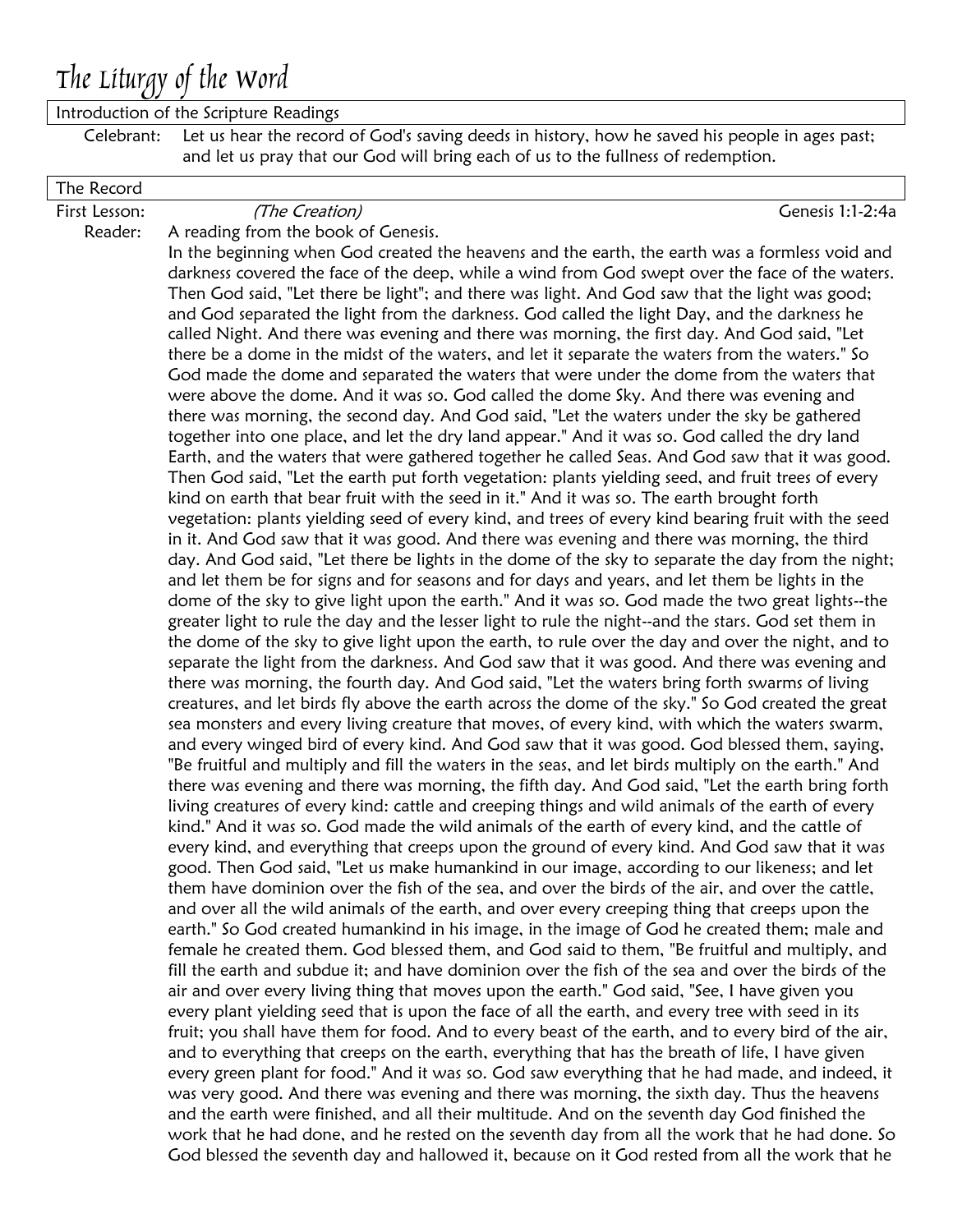had done in creation. These are the generations of the heavens and the earth when they were created.

The Word of the Lord.

Reader: Please join me in reciting from Psalm 136.

People: Thanks be to God.

Psalm Psalm 136:1-9, 23-26

| 1 O give thanks to the Lord, for he is good,     |
|--------------------------------------------------|
| for his steadfast love endures for ever.         |
| 2 O give thanks to the God of gods,              |
| for his steadfast love endures for ever.         |
| 3 O give thanks to the Lord of lords,            |
| for his steadfast love endures for ever;         |
| 4 who alone does great wonders,                  |
| for his steadfast love endures for ever:         |
| 5 who by understanding made the heavens,         |
| for his steadfast love endures for ever;         |
| 6 who spread out the earth on the waters,        |
| for his steadfast love endures for ever:         |
| 7 who made the great lights,                     |
| for his steadfast love endures for ever;         |
| 8 the sun to rule over the day,                  |
| for his steadfast love endures for ever:         |
| 9 the moon and stars to rule over the night,     |
| for his steadfast love endures for ever;         |
| 23 It is he who remembered us in our low estate. |
| for his steadfast love endures for ever;         |
| 24 and rescued us from our foes,                 |
| for his steadfast love endures for ever:         |
| 25 who gives food to all flesh,                  |
| for his steadfast love endures for ever.         |
| 26 O give thanks to the God of heaven,           |
| for his steadfast love endures for ever.         |
|                                                  |

### Collect

Celebrant: Let us pray.

O God, who wonderfully created, and yet more wonderfully restored, the dignity of human nature: Grant that we may share the divine life of him who humbled himself to share our humanity, your Son Jesus Christ our Lord. Amen.

#### Second Lesson: (The Flood) Genesis 7:1-5, 11-18, 8:6-18, 9:8-13

Reader: A reading from the book of Genesis.

The Lord said to Noah, "Go into the ark, you and all your household, for I have seen that you alone are righteous before me in this generation. Take with you seven pairs of all clean animals, the male and its mate; and a pair of the animals that are not clean, the male and its mate; and seven pairs of the birds of the air also, male and female, to keep their kind alive on the face of all the earth. For in seven days I will send rain on the earth for forty days and forty nights; and every living thing that I have made I will blot out from the face of the ground." And Noah did all that the Lord had commanded him. In the six hundredth year of Noah's life, in the second month, on the seventeenth day of the month, on that day all the fountains of the great deep burst forth, and the windows of the heavens were opened. The rain fell on the earth forty days and forty nights. On the very same day Noah with his sons, Shem and Ham and Japheth, and Noah's wife and the three wives of his sons entered the ark, they and every wild animal of every kind, and all domestic animals of every kind, and every creeping thing that creeps on the earth,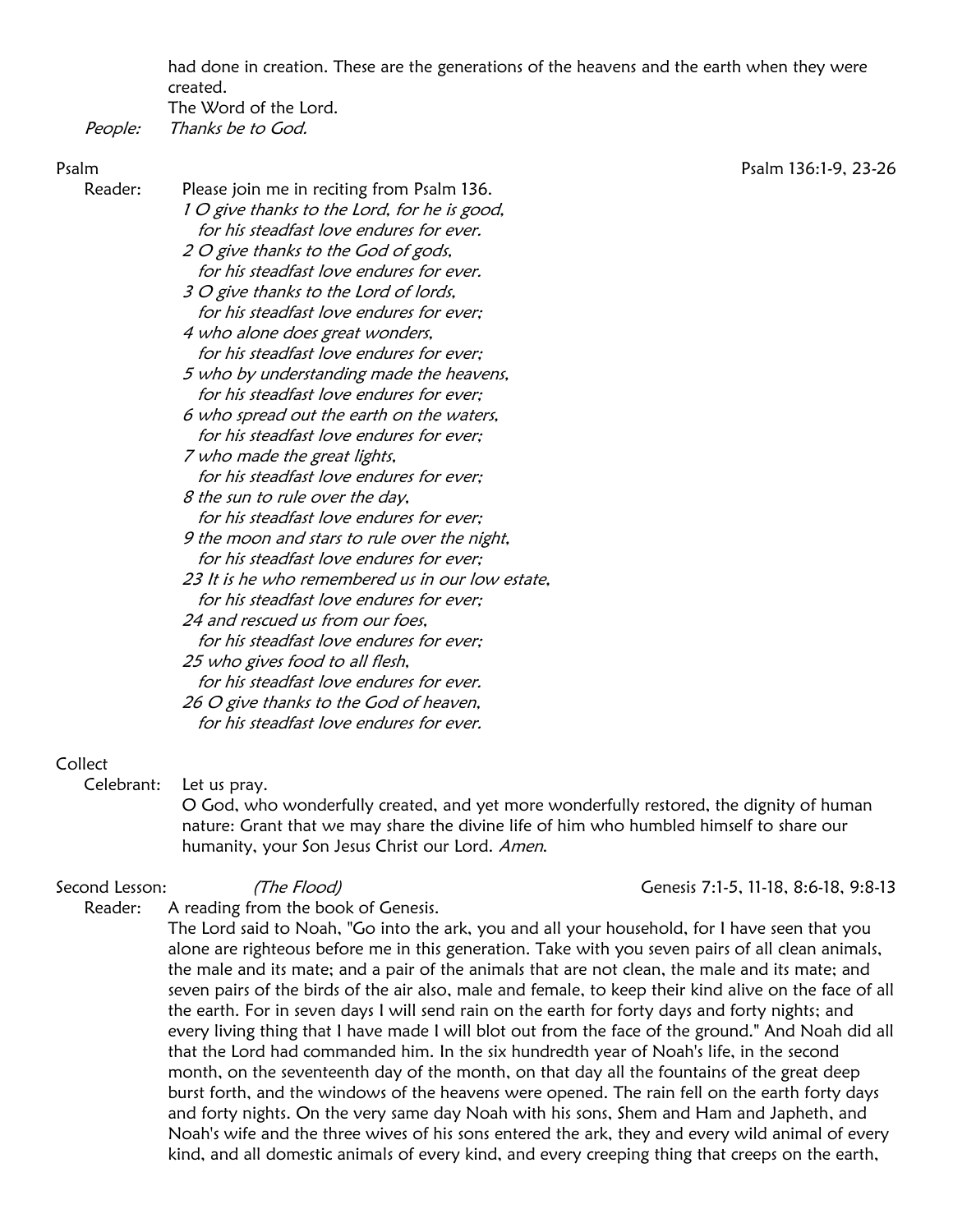and every bird of every kind-- every bird, every winged creature. They went into the ark with Noah, two and two of all flesh in which there was the breath of life. And those that entered, male and female of all flesh, went in as God had commanded him; and the Lord shut him in. The flood continued forty days on the earth; and the waters increased, and bore up the ark, and it rose high above the earth. The waters swelled and increased greatly on the earth; and the ark floated on the face of the waters. At the end of forty days Noah opened the window of the ark that he had made and sent out the raven; and it went to and fro until the waters were dried up from the earth. Then he sent out the dove from him, to see if the waters had subsided from the face of the ground; but the dove found no place to set its foot, and it returned to him to the ark, for the waters were still on the face of the whole earth. So he put out his hand and took it and brought it into the ark with him. He waited another seven days, and again he sent out the dove from the ark; and the dove came back to him in the evening, and there in its beak was a freshly plucked olive leaf; so Noah knew that the waters had subsided from the earth. Then he waited another seven days, and sent out the dove; and it did not return to him any more. In the six hundred first year, in the first month, the first day of the month, the waters were dried up from the earth; and Noah removed the covering of the ark, and looked, and saw that the face of the ground was drying. In the second month, on the twenty-seventh day of the month, the earth was dry. Then God said to Noah, "Go out of the ark, you and your wife, and your sons and your sons' wives with you. Bring out with you every living thing that is with you of all flesh-- birds and animals and every creeping thing that creeps on the earth-- so that they may abound on the earth, and be fruitful and multiply on the earth." So Noah went out with his sons and his wife and his sons' wives. Then God said to Noah and to his sons with him, "As for me, I am establishing my covenant with you and your descendants after you, and with every living creature that is with you, the birds, the domestic animals, and every animal of the earth with you, as many as came out of the ark. I establish my covenant with you, that never again shall all flesh be cut off by the waters of a flood, and never again shall there be a flood to destroy the earth." God said, "This is the sign of the covenant that I make between me and you and every living creature that is with you, for all future generations: I have set my bow in the clouds, and it shall be a sign of the covenant between me and the earth." The Word of the Lord.

People: Thanks be to God.

Psalm Psalm 46

Reader: Please join me in reciting from Psalm 46. 1 God is our refuge and strength, a very present help in trouble. 2 Therefore we will not fear, though the earth should change, though the mountains shake in the heart of the sea; 3 though its waters roar and foam, though the mountains tremble with its tumult. 4 There is a river whose streams make glad the city of God, the holy habitation of the Most High. 5 God is in the midst of the city; it shall not be moved; God will help it when the morning dawns. 6 The nations are in an uproar, the kingdoms totter; he utters his voice, the earth melts. 7 The Lord of hosts is with us; the God of Jacob is our refuge. 8 Come, behold the works of the Lord; see what desolations he has brought on the earth. 9 He makes wars cease to the end of the earth; he breaks the bow, and shatters the spear; he burns the shields with fire. 10 'Be still, and know that I am God! I am exalted among the nations, I am exalted in the earth.'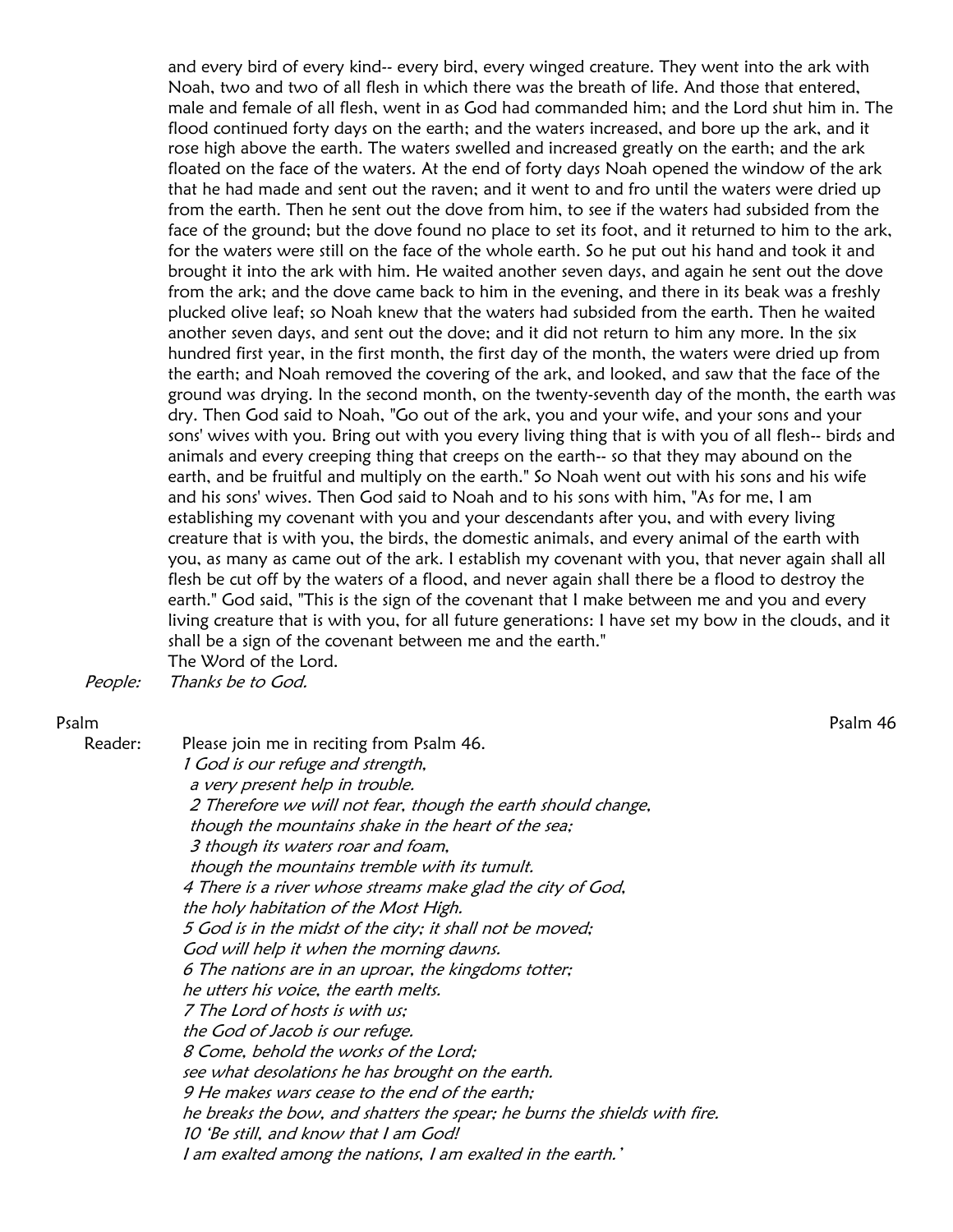11 The Lord of hosts is with us; the God of Jacob is our refuge.

### Collect

Celebrant: Almighty God, you have placed in the skies the sign of your covenant with all living things: Grant that we, who are saved through water and the Spirit, may worthily offer to you our sacrifice of thanksgiving; through Jesus Christ our Lord. Amen.

Third Lesson: (Israel's Deliverance at the Red Sea) Exodus 14:10-31; 15:20-21 Reader: A reading from the book of Exodus.

> As Pharaoh drew near, the Israelites looked back, and there were the Egyptians advancing on them. In great fear the Israelites cried out to the Lord. They said to Moses, "Was it because there were no graves in Egypt that you have taken us away to die in the wilderness? What have you done to us, bringing us out of Egypt? Is this not the very thing we told you in Egypt, 'Let us alone and let us serve the Egyptians'? For it would have been better for us to serve the Egyptians than to die in the wilderness." But Moses said to the people, "Do not be afraid, stand firm, and see the deliverance that the Lord will accomplish for you today; for the Egyptians whom you see today you shall never see again. The Lord will fight for you, and you have only to keep still." Then the Lord said to Moses, "Why do you cry out to me? Tell the Israelites to go forward. But you lift up your staff, and stretch out your hand over the sea and divide it, that the Israelites may go into the sea on dry ground. Then I will harden the hearts of the Egyptians so that they will go in after them; and so I will gain glory for myself over Pharaoh and all his army, his chariots, and his chariot drivers. And the Egyptians shall know that I am the Lord, when I have gained glory for myself over Pharaoh, his chariots, and his chariot drivers." The angel of God who was going before the Israelite army moved and went behind them; and the pillar of cloud moved from in front of them and took its place behind them. It came between the army of Egypt and the army of Israel. And so the cloud was there with the darkness, and it lit up the night; one did not come near the other all night. Then Moses stretched out his hand over the sea. The Lord drove the sea back by a strong east wind all night, and turned the sea into dry land; and the waters were divided. The Israelites went into the sea on dry ground, the waters forming a wall for them on their right and on their left. The Egyptians pursued, and went into the sea after them, all of Pharaoh's horses, chariots, and chariot drivers. At the morning watch the Lord in the pillar of fire and cloud looked down upon the Egyptian army, and threw the Egyptian army into panic. He clogged their chariot wheels so that they turned with difficulty. The Egyptians said, "Let us flee from the Israelites, for the Lord is fighting for them against Egypt." Then the Lord said to Moses, "Stretch out your hand over the sea, so that the water may come back upon the Egyptians, upon their chariots and chariot drivers." So Moses stretched out his hand over the sea, and at dawn the sea returned to its normal depth. As the Egyptians fled before it, the Lord tossed the Egyptians into the sea. The waters returned and covered the chariots and the chariot drivers, the entire army of Pharaoh that had followed them into the sea; not one of them remained. But the Israelites walked on dry ground through the sea, the waters forming a wall for them on their right and on their left. Thus the Lord saved Israel that day from the Egyptians; and Israel saw the Egyptians dead on the seashore. Israel saw the great work that the Lord did against the Egyptians. So the people feared the Lord and believed in the Lord and in his servant Moses. Then the prophet Miriam, Aaron's sister, took a tambourine in her hand; and all the women went out after her with tambourines and with dancing. And Miriam sang to them: "Sing to the Lord, for he has triumphed gloriously; horse and rider he has thrown into the sea." The Word of the Lord.

People: Thanks be to God.

Reader: Please join me in reciting Canticle 8. I will sing to the Lord, for he is lofty and uplifted; the horse and its rider has he hurled into the sea.

Psalm Canticle 8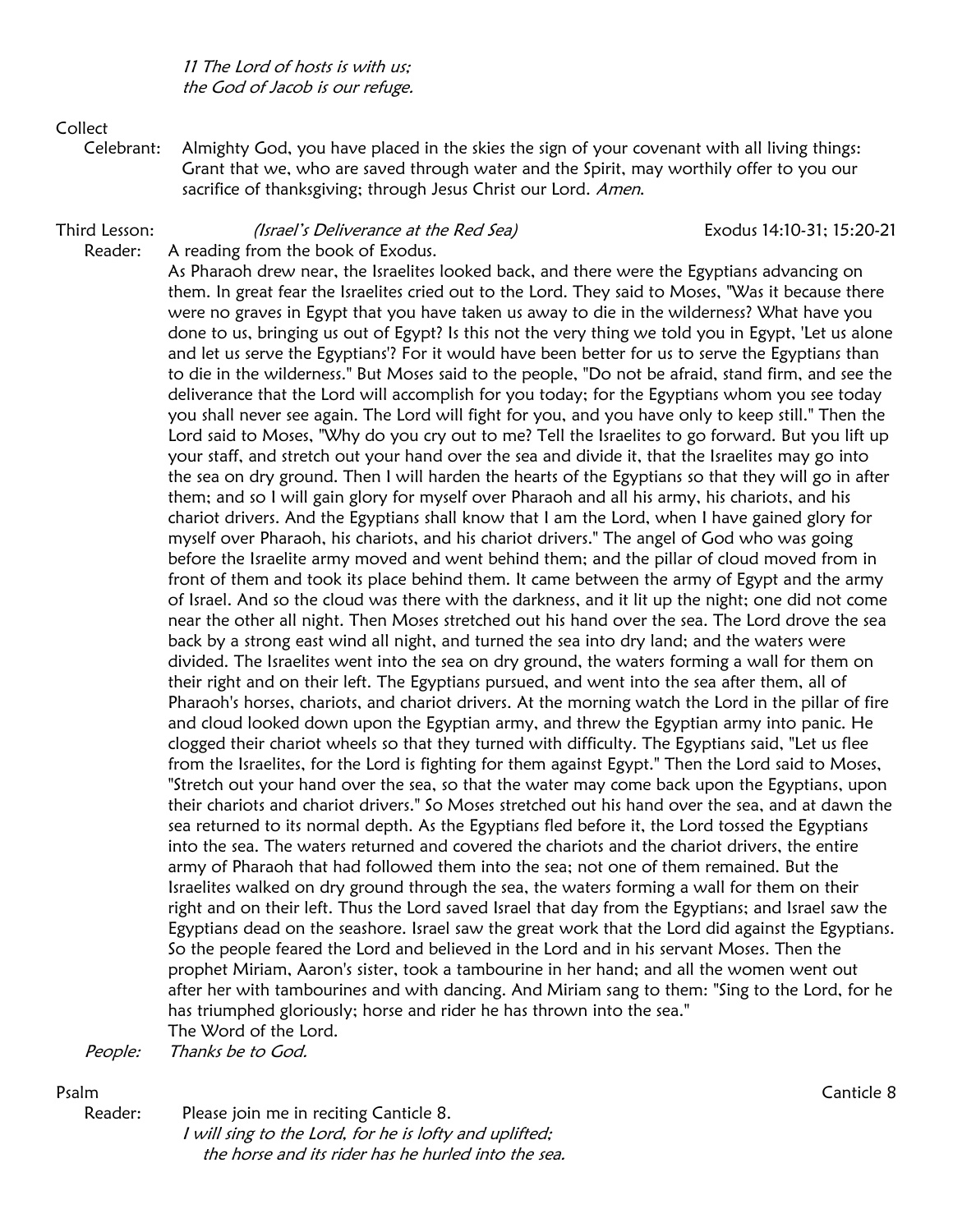The Lord is my strength and my refuge; the Lord has become my Savior. This is my God and I will praise him, the God of my people and I will exalt him. The Lord is a mighty warrior; Yahweh is his Name. The chariots of Pharaoh and his army has he hurled into the sea; the finest of those who bear armor have been drowned in the Red Sea. The fathomless deep has overwhelmed them; they sank into the depths like a stone. Your right hand, O Lord, is glorious in might; your right hand, O Lord, has overthrown the enemy. Who can be compared with you, O Lord, among the gods? who is like you, glorious in holiness, awesome in renown, and worker of wonders? You stretched forth your right hand; the earth swallowed them up. With your constant love you led the people you redeemed; with your might you brought them in safety to your holy dwelling. You will bring them in and plant them on the mount of your possession, The resting-place you have made for yourself, O Lord, the sanctuary, O Lord, that your hand has established. The Lord shall reign for ever and for ever.

## Collect

Celebrant: Let us pray.

O God, whose wonderful deeds of old shine forth even to our own day, you once delivered by the power of your mighty arm your chosen people from slavery under Pharaoh, to be a sign for us of the salvation of all nations by the water of Baptism: Grant that all the peoples of the earth may be numbered among the offspring of Abraham, and rejoice in the inheritance of Israel; through Jesus Christ our Lord. Amen.

Fourth Lesson: (The Gathering of God's People) Zephaniah 3:14-20

Reader: A reading from the book of Zephaniah. Sing aloud, O daughter Zion; shout, O Israel! Rejoice and exult with all your heart, O daughter Jerusalem! The Lord has taken away the judgments against you, he has turned away your enemies. The king of Israel, the Lord, is in your midst; you shall fear disaster no more. On that day it shall be said to Jerusalem: Do not fear, O Zion; do not let your hands grow weak. The Lord, your God, is in your midst, a warrior who gives victory; he will rejoice over you with gladness, he will renew you in his love; he will exult over you with loud singing as on a day of festival. I will remove disaster from you, so that you will not bear reproach for it. I will deal with all your oppressors at that time. And I will save the lame and gather the outcast, and I will change their shame into praise and renown in all the earth. At that time I will bring you home, at the time when I gather you; for I will make you renowned and praised among all the peoples of the earth, when I restore your fortunes before your eyes, says the Lord. The Word of the Lord.

People: Thanks be to God.

Reader: Please join me in reciting from Psalm 98. 1 O sing to the Lord a new song, for he has done marvellous things. His right hand and his holy arm have gained him victory. 2 The Lord has made known his victory; he has revealed his vindication in the sight of the nations.

Psalm Psalm 98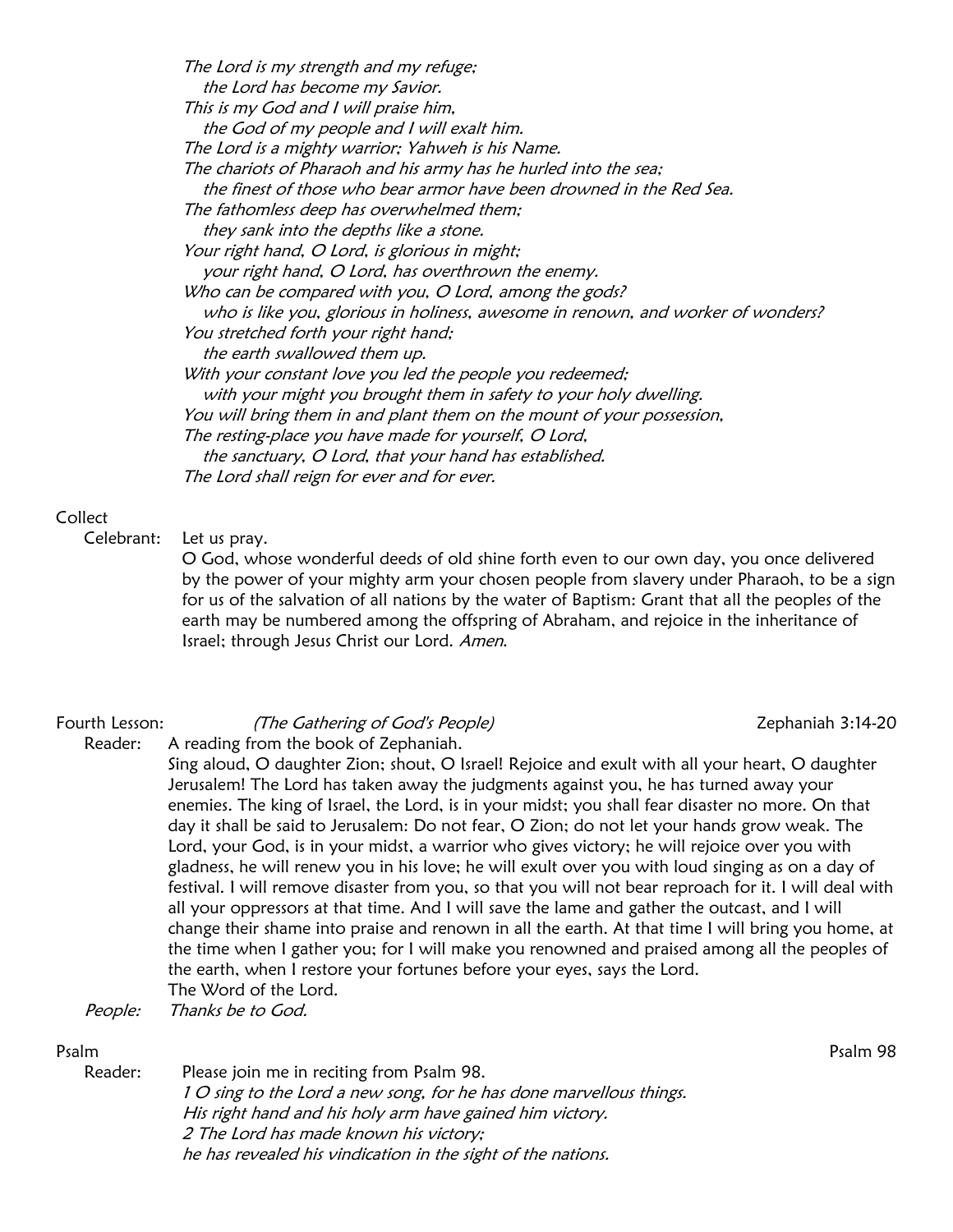3 He has remembered his steadfast love and faithfulness to the house of Israel. All the ends of the earth have seen the victory of our God. 4 Make a joyful noise to the Lord, all the earth; break forth into joyous song and sing praises. 5 Sing praises to the Lord with the lyre, with the lyre and the sound of melody. 6 With trumpets and the sound of the horn make a joyful noise before the King, the Lord. 7 Let the sea roar, and all that fills it; the world and those who live in it. 8 Let the floods clap their hands; let the hills sing together for joy 9 at the presence of the Lord, for he is coming to judge the earth. He will judge the world with righteousness, and the peoples with equity.

## Collect

Celebrant: Let us pray.

O God of unchangeable power and eternal light: Look favorably on your whole Church, that wonderful and sacred mystery; by the effectual working of your providence, carry out in tranquility the plan of salvation; let the whole world see and know that things which were cast down are being raised up, and things which had grown old are being made new, and that all things are being brought to their perfection by him through whom all things were made, your Son Jesus Christ our Lord. Amen.

## The Renewal of Baptismal Vows<br>The Renewal of Baptismal Vows

| The Renewal of Baptismal Vows |            |                                                                                                                                                                                                                                                                                                                                                                                                           |
|-------------------------------|------------|-----------------------------------------------------------------------------------------------------------------------------------------------------------------------------------------------------------------------------------------------------------------------------------------------------------------------------------------------------------------------------------------------------------|
|                               | Celebrant: | Through the Paschal mystery, dear friends, we are buried with Christ by Baptism into his death,<br>and raised with him to newness of life. I call upon you, therefore, now that our Lenten<br>observance is ended, to renew the solemn promises and vows of Holy Baptism, by which we<br>once renounced Satan and all his works, and promised to serve God faithfully in his holy<br>Catholic Church.     |
|                               | People:    | Do you reaffirm your renunciation of evil and renew your commitment to Jesus Christ?<br>$1$ do.                                                                                                                                                                                                                                                                                                           |
|                               | Celebrant: | Do you believe in God the Father?                                                                                                                                                                                                                                                                                                                                                                         |
|                               | People:    | I believe in God, the Father almighty, creator of heaven and earth.                                                                                                                                                                                                                                                                                                                                       |
|                               | Celebrant: | Do you believe in Jesus Christ, the Son of God?                                                                                                                                                                                                                                                                                                                                                           |
|                               | People:    | I believe inJesus Christ, his only Son, our Lord. He was conceived by the power of the Holy<br>Spirit and born of the Virgin Mary. He suffered under Pontius Pilate, was crucified, died, and<br>was buried. He descended to the dead. On the third day he rose again. He ascended into<br>heaven, and is seated at the right hand of the Father. He will come again to judge the living<br>and the dead. |
|                               | Celebrant: | Do you believe in God the Holy Spirit?                                                                                                                                                                                                                                                                                                                                                                    |
|                               | People:    | I believe in the Holy Spirit, the holy catholic Church, the communion of saints, the forgiveness<br>of sins, the resurrection of the body, and the life everlasting.                                                                                                                                                                                                                                      |
|                               | Celebrant: | Will you continue in the apostles' teaching and fellowship, in the breaking of bread, and in the<br>prayers?                                                                                                                                                                                                                                                                                              |
|                               | People:    | I will, with God's help.                                                                                                                                                                                                                                                                                                                                                                                  |
|                               | Celebrant: | Will you persevere in resisting evil, and, whenever you fall into sin, repent and return to the<br>Lord?                                                                                                                                                                                                                                                                                                  |
|                               | People:    | I will, with God's help.                                                                                                                                                                                                                                                                                                                                                                                  |
|                               | Celebrant: | Will you proclaim by word and example the Good News of God in Christ?                                                                                                                                                                                                                                                                                                                                     |
|                               | People:    | I will, with God's help.                                                                                                                                                                                                                                                                                                                                                                                  |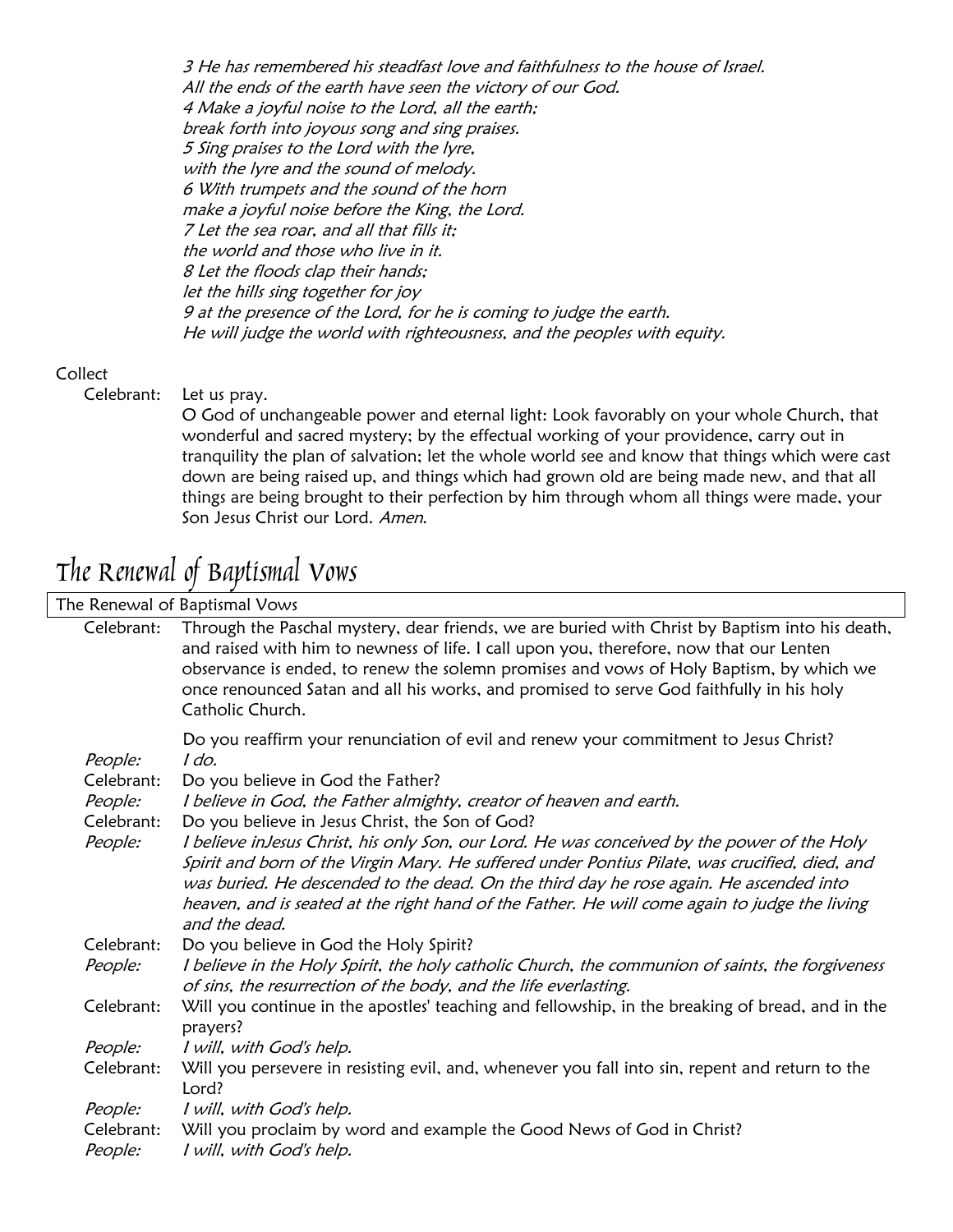Celebrant: Will you seek and serve Christ in all persons, loving your neighbor as yourself? People: I will, with God's help. Celebrant: Will you strive for justice and peace among all people, and respect the dignity of every human being? People: I will, with God's help. Celebrant: May Almighty God, the Father of our Lord Jesus Christ, who has given us a new birth by water and the Holy Spirit, and bestowed upon us the forgiveness of sins, keep us in eternal life by his

#### Easter Acclamation

Celebrant: Alleluia! Christ is risen. People: The Lord is risen indeed. Alleluia!

Organ Fanfare **Eugene City Crand Choeur Dialogue** Creation Controller Eugene Gigout (At this point, the altar candles are lit from the Paschal Candle and the lights in the sanctuary are illuminated.)

Gloria in Excelsis *(service music is found at the front of the hymnal)* S 277

grace, in Christ Jesus our Lord. Amen.

| The Lessons of the Day |                                                                                                                                                                                                                                                                                                                                                                                                                                                                                                                                                                                                                                                                                                                                                                                                                                                                                                                                                                                                                                |  |
|------------------------|--------------------------------------------------------------------------------------------------------------------------------------------------------------------------------------------------------------------------------------------------------------------------------------------------------------------------------------------------------------------------------------------------------------------------------------------------------------------------------------------------------------------------------------------------------------------------------------------------------------------------------------------------------------------------------------------------------------------------------------------------------------------------------------------------------------------------------------------------------------------------------------------------------------------------------------------------------------------------------------------------------------------------------|--|
| Collect of the Day     |                                                                                                                                                                                                                                                                                                                                                                                                                                                                                                                                                                                                                                                                                                                                                                                                                                                                                                                                                                                                                                |  |
| Celebrant:             | The Lord be with you.                                                                                                                                                                                                                                                                                                                                                                                                                                                                                                                                                                                                                                                                                                                                                                                                                                                                                                                                                                                                          |  |
| People:                | And also with you.                                                                                                                                                                                                                                                                                                                                                                                                                                                                                                                                                                                                                                                                                                                                                                                                                                                                                                                                                                                                             |  |
| Celebrant:             | Let us pray.                                                                                                                                                                                                                                                                                                                                                                                                                                                                                                                                                                                                                                                                                                                                                                                                                                                                                                                                                                                                                   |  |
|                        | O God, who made this most holy night to shine with the glory of the Lord's resurrection: Stir<br>up in your Church that Spirit of adoption which is given to us in Baptism, that we, being<br>renewed both in body and mind, may worship you in sincerity and truth; through Jesus Christ<br>our Lord, who lives and reigns with you, in the unity of the Holy Spirit, one God, now and for<br>ever. Amen.                                                                                                                                                                                                                                                                                                                                                                                                                                                                                                                                                                                                                     |  |
| Epistle                | Romans 6:3-11                                                                                                                                                                                                                                                                                                                                                                                                                                                                                                                                                                                                                                                                                                                                                                                                                                                                                                                                                                                                                  |  |
| Reader:                | A reading from the letter to the Romans;                                                                                                                                                                                                                                                                                                                                                                                                                                                                                                                                                                                                                                                                                                                                                                                                                                                                                                                                                                                       |  |
|                        | Do you not know that all of us who have been baptized into Christ Jesus were baptized into<br>his death? Therefore we have been buried with him by baptism into death, so that, just as<br>Christ was raised from the dead by the glory of the Father, so we too might walk in newness of<br>life. For if we have been united with him in a death like his, we will certainly be united with<br>him in a resurrection like his. We know that our old self was crucified with him so that the<br>body of sin might be destroyed, and we might no longer be enslaved to sin. For whoever has<br>died is freed from sin. But if we have died with Christ, we believe that we will also live with<br>him. We know that Christ, being raised from the dead, will never die again; death no longer<br>has dominion over him. The death he died, he died to sin, once for all; but the life he lives, he<br>lives to God. So you also must consider yourselves dead to sin and alive to God in Christ Jesus.<br>The Word of the Lord. |  |
| People:                | Thanks be to God.                                                                                                                                                                                                                                                                                                                                                                                                                                                                                                                                                                                                                                                                                                                                                                                                                                                                                                                                                                                                              |  |
| Psalm                  | Psalm 114                                                                                                                                                                                                                                                                                                                                                                                                                                                                                                                                                                                                                                                                                                                                                                                                                                                                                                                                                                                                                      |  |
| Celebrant:             | Please join me in reciting Psalm 114. The congregation will respond on the italicized verses.<br>1 When Israel went out from Egypt,<br>the house of Jacob from a people of strange language,<br>2 Judah became God's sanctuary,<br>Israel his dominion.<br>3 The sea looked and fled;<br>Jordan turned back.                                                                                                                                                                                                                                                                                                                                                                                                                                                                                                                                                                                                                                                                                                                   |  |
|                        | 4 The mountains skipped like rams,<br>the hills like lambs.                                                                                                                                                                                                                                                                                                                                                                                                                                                                                                                                                                                                                                                                                                                                                                                                                                                                                                                                                                    |  |
|                        | 5 Why is it, O sea, that you flee?                                                                                                                                                                                                                                                                                                                                                                                                                                                                                                                                                                                                                                                                                                                                                                                                                                                                                                                                                                                             |  |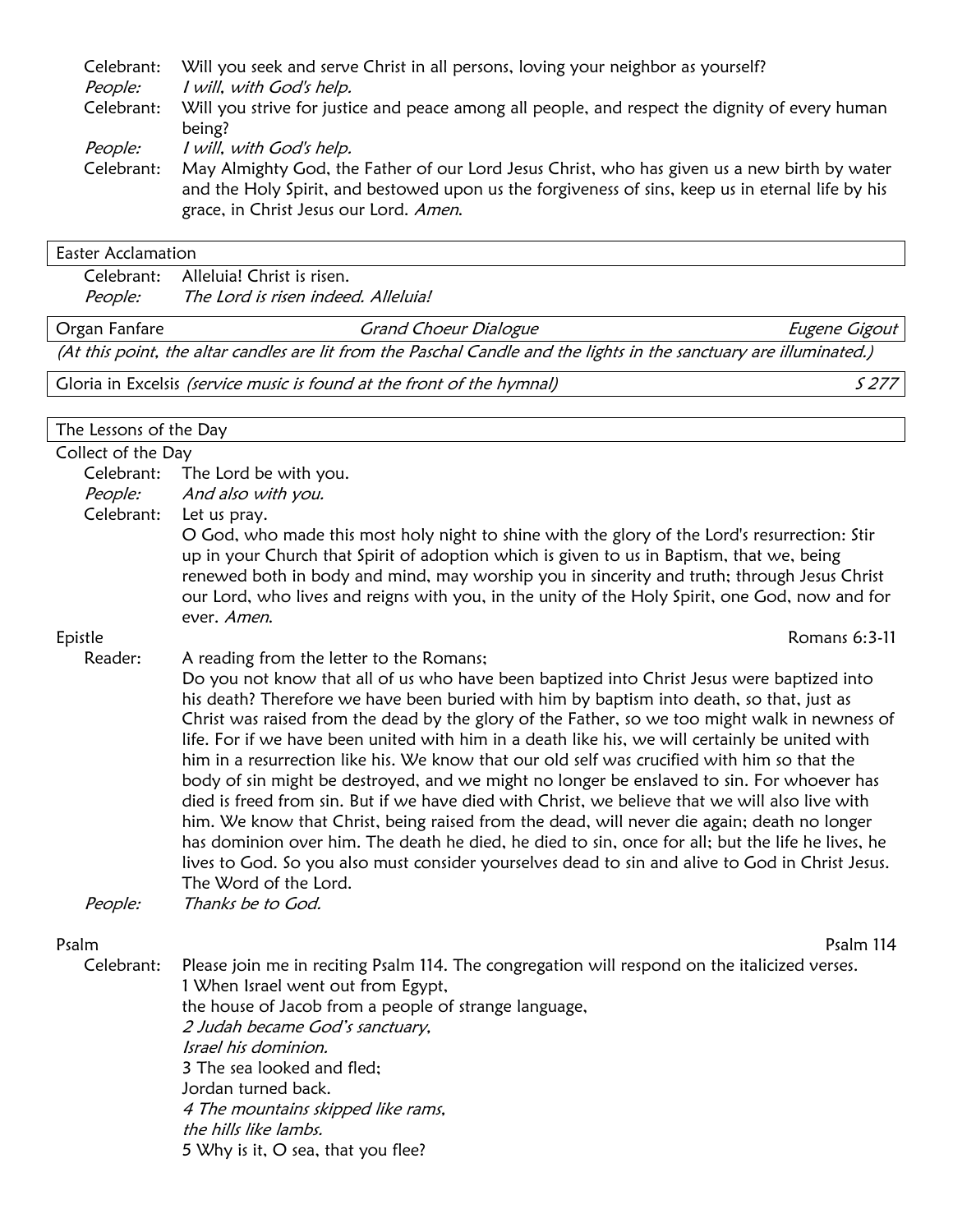O Jordan, that you turn back? 6 O mountains, that you skip like rams? O hills, like lambs? 7 Tremble, O earth, at the presence of the Lord, at the presence of the God of Jacob, 8 who turns the rock into a pool of water, the flint into a spring of water.

Sequence Hymn #200 Come, ye faithful, raise the strain

Gospel Luke 24:1-12

Celebrant: The Holy Gospel of our Lord Jesus Christ according to Luke. People: Glory to you, Lord Christ. Celebrant: On the first day of the week, at early dawn, the women who had come with Jesus from Galilee came to the tomb, taking the spices that they had prepared. They found the stone rolled away from the tomb, but when they went in, they did not find the body. While they were perplexed about this, suddenly two men in dazzling clothes stood beside them. The women were terrified and bowed their faces to the ground, but the men said to them, "Why do you look for the living among the dead? He is not here, but has risen. Remember how he told you, while he was still in Galilee, that the Son of Man must be handed over to sinners, and be crucified, and on the third day rise again." Then they remembered his words, and returning from the tomb, they told all this to the eleven and to all the rest. Now it was Mary Magdalene, Joanna, Mary the mother of James, and the other women with them who told this to the apostles. But these words seemed to them an idle tale, and they did not believe them. But Peter got up and ran to the tomb; stooping and looking in, he saw the linen cloths by themselves; then he went home, amazed at what had happened. The Gospel of the Lord.

People: Praise to you, Lord Christ.

Sermon The Rev. Sarah Ginolfi

## The Holy Communion

Offertory Hymn #174 **At the Lamb's High Feast** 

|                                                                                       | The Great Thanksgiving<br>S 120                                                                                                                                                                                                                                                                                                                                                                                                                                                                                                                                                                                                                                                                                                                                                                                                                                                     |       |
|---------------------------------------------------------------------------------------|-------------------------------------------------------------------------------------------------------------------------------------------------------------------------------------------------------------------------------------------------------------------------------------------------------------------------------------------------------------------------------------------------------------------------------------------------------------------------------------------------------------------------------------------------------------------------------------------------------------------------------------------------------------------------------------------------------------------------------------------------------------------------------------------------------------------------------------------------------------------------------------|-------|
| Celebrant:<br>People:<br>Celebrant:<br>People:<br>Celebrant:<br>People:<br>Celebrant: | The Lord be with you.<br>And also with you.<br>Lift up your hearts.<br>We lift them to the Lord.<br>Let us give thanks to the Lord our God.<br>It is right to give God thanks and praise.<br>It is right, and a good and joyful thing, always and everywhere to give thanks to you, Father<br>Almighty, Creator of heaven and earth, through Jesus Christ our Lord. But chiefly are we<br>bound to praise you for the glorious resurrection of your Son Jesus Christ our Lord; for he is<br>the true Paschal Lamb, who was sacrificed for us, and has taken away the sin of the world. By<br>his death he has destroyed death, and by his rising to life again he has won for us everlasting<br>life. Therefore we praise you, joining our voices with Angels and Archangels and with all the<br>company of heaven, who for ever sing this hymn to proclaim the glory of your Name: |       |
| Sanctus                                                                               |                                                                                                                                                                                                                                                                                                                                                                                                                                                                                                                                                                                                                                                                                                                                                                                                                                                                                     | S 124 |

## All: Holy, Holy, Holy Lord, God of power and might, heaven and earth are full of your glory.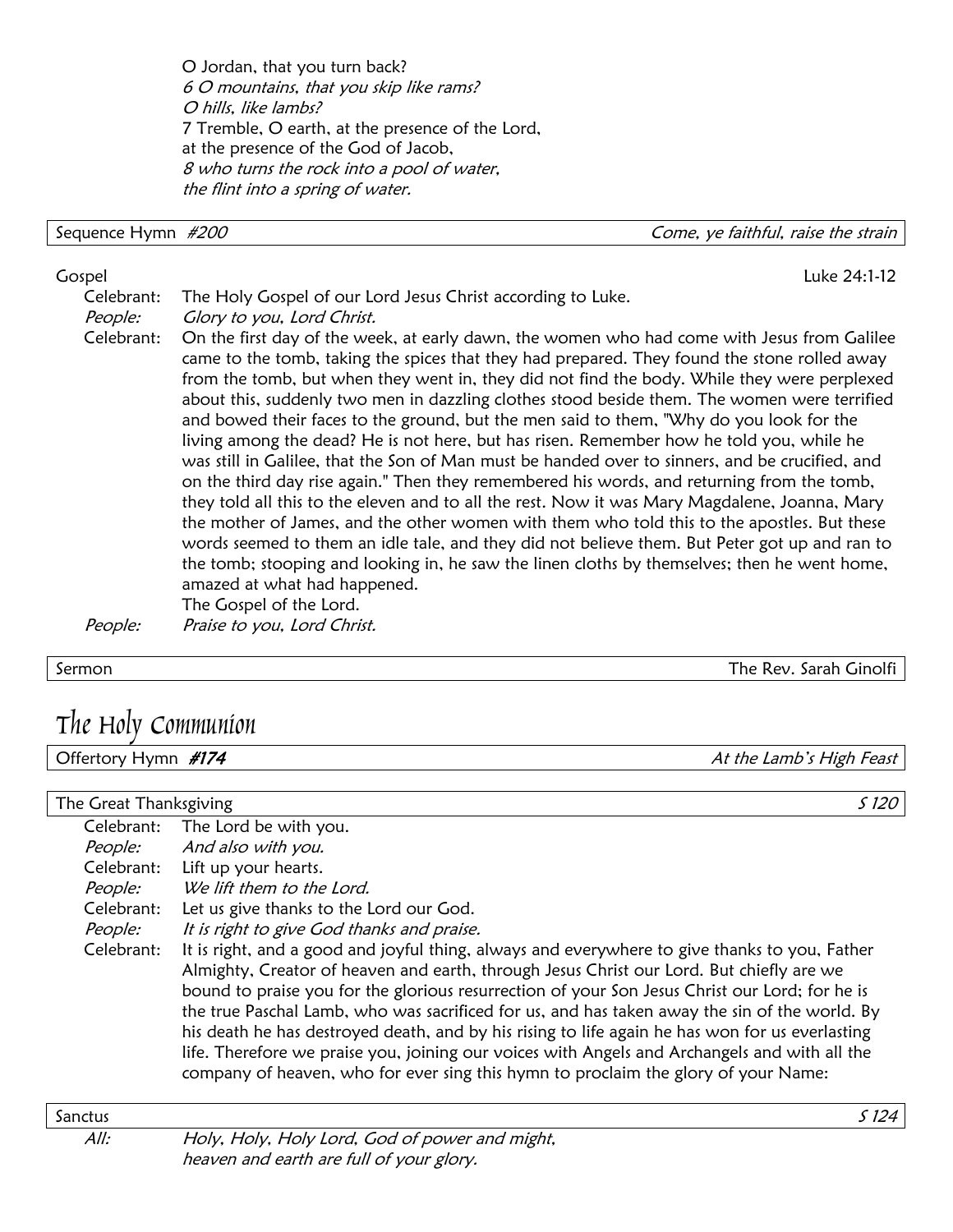Hosanna in the highest. Blessed is he who comes in the name of the Lord. Hosanna in the highest.

| Eucharistic Prayer B (People stand or kneel as able.) |                                                                                                                                                                                                                                                                                                                                                                                                                                                                                                                                                                                                                                        |  |
|-------------------------------------------------------|----------------------------------------------------------------------------------------------------------------------------------------------------------------------------------------------------------------------------------------------------------------------------------------------------------------------------------------------------------------------------------------------------------------------------------------------------------------------------------------------------------------------------------------------------------------------------------------------------------------------------------------|--|
| Celebrant:                                            | We give thanks to you, O God, for the goodness and love which you have made known to us<br>in creation; in the calling of Israel to be your people; in your Word spoken through the<br>prophets; and above all in the Word made flesh, Jesus, your Son. For in these last days you<br>sent him to be incarnate from the Virgin Mary, to be the Savior and Redeemer of the world. In<br>him, you have delivered us from evil, and made us worthy to stand before you. In him, you<br>have brought us out of error into truth, out of sin into righteousness, out of death into life.                                                    |  |
|                                                       | On the night before he died for us, our Lord Jesus Christ took bread; and when he had given<br>thanks to you, he broke it, and gave it to his disciples, and said, "Take, eat: This is my Body,<br>which is given for you. Do this for the remembrance of me."                                                                                                                                                                                                                                                                                                                                                                         |  |
|                                                       | After supper he took the cup of wine; and when he had given thanks, he gave it to them, and<br>said, "Drink this, all of you: This is my Blood of the new Covenant, which is shed for you and<br>for many for the forgiveness of sins. Whenever you drink it, do this for the remembrance of<br>me."                                                                                                                                                                                                                                                                                                                                   |  |
| All:                                                  | Therefore, according to his command, O Father,<br>We remember his death,<br>We proclaim his resurrection,<br>We await his coming in glory;                                                                                                                                                                                                                                                                                                                                                                                                                                                                                             |  |
| Celebrant:                                            | And we offer our sacrifice of praise and thanksgiving to you, O Lord of all; presenting to you,<br>from your creation, this bread and this wine.                                                                                                                                                                                                                                                                                                                                                                                                                                                                                       |  |
|                                                       | We pray you, gracious God, to send your Holy Spirit upon these gifts that they may be the<br>Sacrament of the Body of Christ and his Blood of the new Covenant. Unite us to your Son in<br>his sacrifice, that we may be acceptable through him, being sanctified by the Holy Spirit. In the<br>fullness of time, put all things in subjection under your Christ, and bring us to that heavenly<br>country where, with all your saints, we may enter the everlasting heritage of your sons and<br>daughters; through Jesus Christ our Lord, the firstborn of all creation, the head of the Church,<br>and the author of our salvation. |  |
|                                                       | By him, and with him, and in him, in the unity of the Holy Spirit all honor and glory is yours,<br>Almighty Father, now and for ever. AMEN.                                                                                                                                                                                                                                                                                                                                                                                                                                                                                            |  |
| The Lord's Prayer                                     |                                                                                                                                                                                                                                                                                                                                                                                                                                                                                                                                                                                                                                        |  |
| Celebrant:<br>All:                                    | And now, as our Savior Christ has taught us, we are bold to say,<br>Our Father, who art in heaven,<br>hallowed be thy Name,<br>thy kingdom come, thy will be done,<br>on earth as it is in heaven.<br>Give us this day our daily bread.<br>And forgive us our trespasses,<br>as we forgive those who trespass against us.<br>And lead us not into temptation, but deliver us from evil.<br>For thine is the kingdom, and the power, and the glory,<br>for ever and ever. Amen.                                                                                                                                                         |  |

## The Fraction

| Celebrant: | Alleluia! Christ our Passover is sacrificed for us. |
|------------|-----------------------------------------------------|
| People:    | Therefore, let us keep the feast. Alleluia!         |